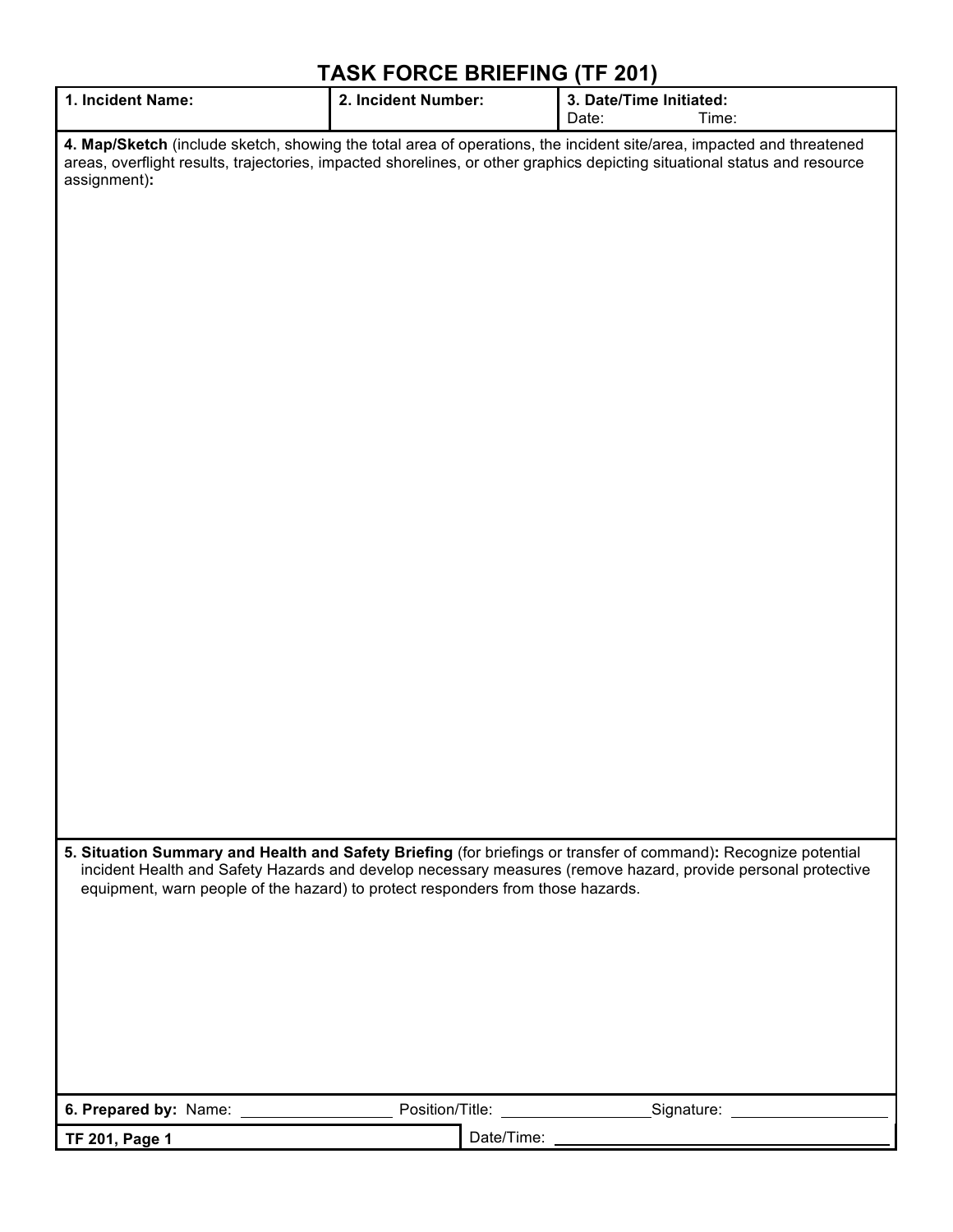| 1. Incident Name:                  |                                                          | <u>11011   UNUE BIME! 1110   1111   UNITED ST</u><br>2. Incident Number: | 3. Date/Time Initiated:<br>Date:<br>Time:                                        |  |  |  |
|------------------------------------|----------------------------------------------------------|--------------------------------------------------------------------------|----------------------------------------------------------------------------------|--|--|--|
| 7. Current and Planned Objectives: |                                                          |                                                                          |                                                                                  |  |  |  |
|                                    |                                                          |                                                                          |                                                                                  |  |  |  |
|                                    |                                                          |                                                                          |                                                                                  |  |  |  |
|                                    |                                                          |                                                                          |                                                                                  |  |  |  |
|                                    |                                                          |                                                                          |                                                                                  |  |  |  |
|                                    |                                                          |                                                                          |                                                                                  |  |  |  |
|                                    |                                                          |                                                                          |                                                                                  |  |  |  |
|                                    |                                                          |                                                                          |                                                                                  |  |  |  |
|                                    |                                                          |                                                                          |                                                                                  |  |  |  |
|                                    |                                                          |                                                                          |                                                                                  |  |  |  |
|                                    |                                                          |                                                                          |                                                                                  |  |  |  |
|                                    |                                                          |                                                                          |                                                                                  |  |  |  |
|                                    | 8. Current and Planned Actions, Strategies, and Tactics: |                                                                          |                                                                                  |  |  |  |
| Time:                              | Actions:                                                 |                                                                          |                                                                                  |  |  |  |
|                                    |                                                          |                                                                          |                                                                                  |  |  |  |
|                                    |                                                          |                                                                          |                                                                                  |  |  |  |
|                                    |                                                          |                                                                          |                                                                                  |  |  |  |
|                                    |                                                          |                                                                          |                                                                                  |  |  |  |
|                                    |                                                          |                                                                          |                                                                                  |  |  |  |
|                                    |                                                          |                                                                          |                                                                                  |  |  |  |
|                                    |                                                          |                                                                          |                                                                                  |  |  |  |
|                                    |                                                          |                                                                          |                                                                                  |  |  |  |
|                                    |                                                          |                                                                          |                                                                                  |  |  |  |
|                                    |                                                          |                                                                          |                                                                                  |  |  |  |
|                                    |                                                          |                                                                          |                                                                                  |  |  |  |
|                                    |                                                          |                                                                          |                                                                                  |  |  |  |
|                                    |                                                          |                                                                          |                                                                                  |  |  |  |
|                                    |                                                          |                                                                          |                                                                                  |  |  |  |
|                                    |                                                          |                                                                          |                                                                                  |  |  |  |
|                                    |                                                          |                                                                          |                                                                                  |  |  |  |
|                                    |                                                          |                                                                          |                                                                                  |  |  |  |
|                                    |                                                          |                                                                          |                                                                                  |  |  |  |
|                                    |                                                          |                                                                          |                                                                                  |  |  |  |
|                                    |                                                          |                                                                          |                                                                                  |  |  |  |
|                                    | 6. Prepared by: Name: __________________                 |                                                                          | Position/Title: __________________________Signature: ___________________________ |  |  |  |
| <b>TF 201, Page 2</b>              |                                                          |                                                                          |                                                                                  |  |  |  |

## **TASK FORCE BRIEFING (TF 201)**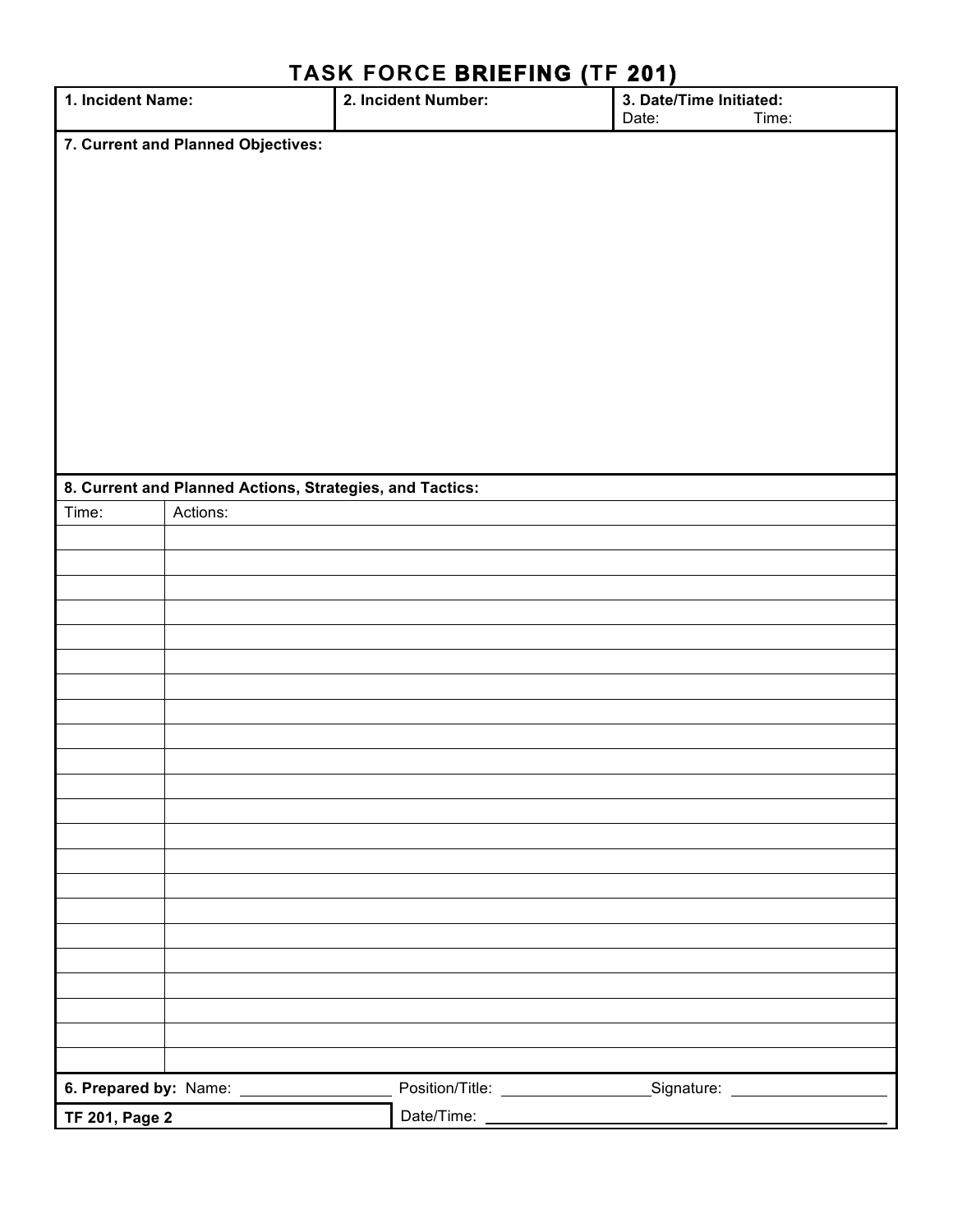| 1. Incident Name:                                                         | 2. Incident Number: | INUN I UNUL DINILI INU [II                                                       | $\sim$ $\sim$ $\sim$ $\sim$<br>Date: | 3. Date/Time Initiated:<br>Time:                                                |
|---------------------------------------------------------------------------|---------------------|----------------------------------------------------------------------------------|--------------------------------------|---------------------------------------------------------------------------------|
|                                                                           |                     |                                                                                  |                                      |                                                                                 |
| 9. Current Organization (fill in additional organization as appropriate): |                     | <b>Task Force Leader</b>                                                         |                                      | Asst. Task Force Leader<br><b>Safety Officer</b><br><b>Medical Team Manager</b> |
| <b>Plans Manager</b>                                                      | Search Team Manager | <b>Rescue Team Manager</b>                                                       |                                      | <b>Logistics Manager</b>                                                        |
|                                                                           |                     |                                                                                  |                                      |                                                                                 |
|                                                                           |                     |                                                                                  |                                      |                                                                                 |
| 6. Prepared by: Name:                                                     |                     | Position/Title: ___________________________________Signature: __________________ |                                      |                                                                                 |
| <b>TF 201, Page 3</b>                                                     |                     | Date/Time:                                                                       |                                      |                                                                                 |